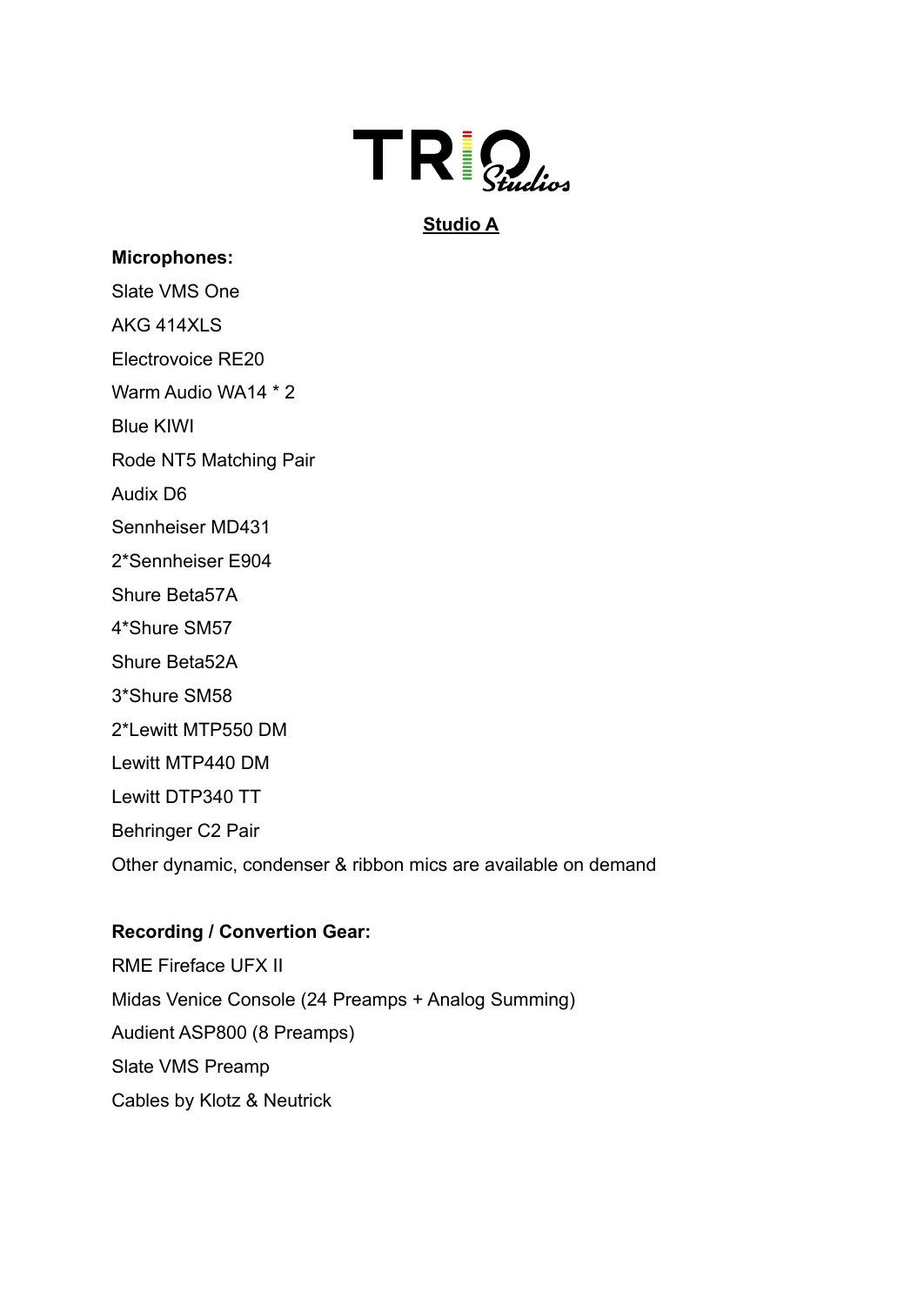#### **Monitoring**:

ADAM A7X+ADAM Sub10

#### **Headphones:**

Beyerdynamic DT 990 pro 2\*Audio Technica M40x Superlux HD669 Superlux HD660 AKG K77 Perception Vic Firth Headphones

#### **Drums:**

TAMA Starclassic Maple TAMA Starclassic Birch Roland SPD 30 Octapad YAMAHA DTX Multi 12

# **Guitars & Amps:** Fender Strat Plus 89' Gibson Les Paul BFG Fender Stratocaster MIM FISHMAN TriplePlay MIDI Pickup Seagull Entourage Rustic Mini Jumbo Ibanez SR 505 Strings Bass Fender Deville VI 212 Peavey ValveKing 100 watt

## **DAW & Software**

Steinberg Cubase PRO 10 Ableton Live 10 Suite DaVinci Resolve 17 Pro Native Instruments KOMPLETE Ultimate 10